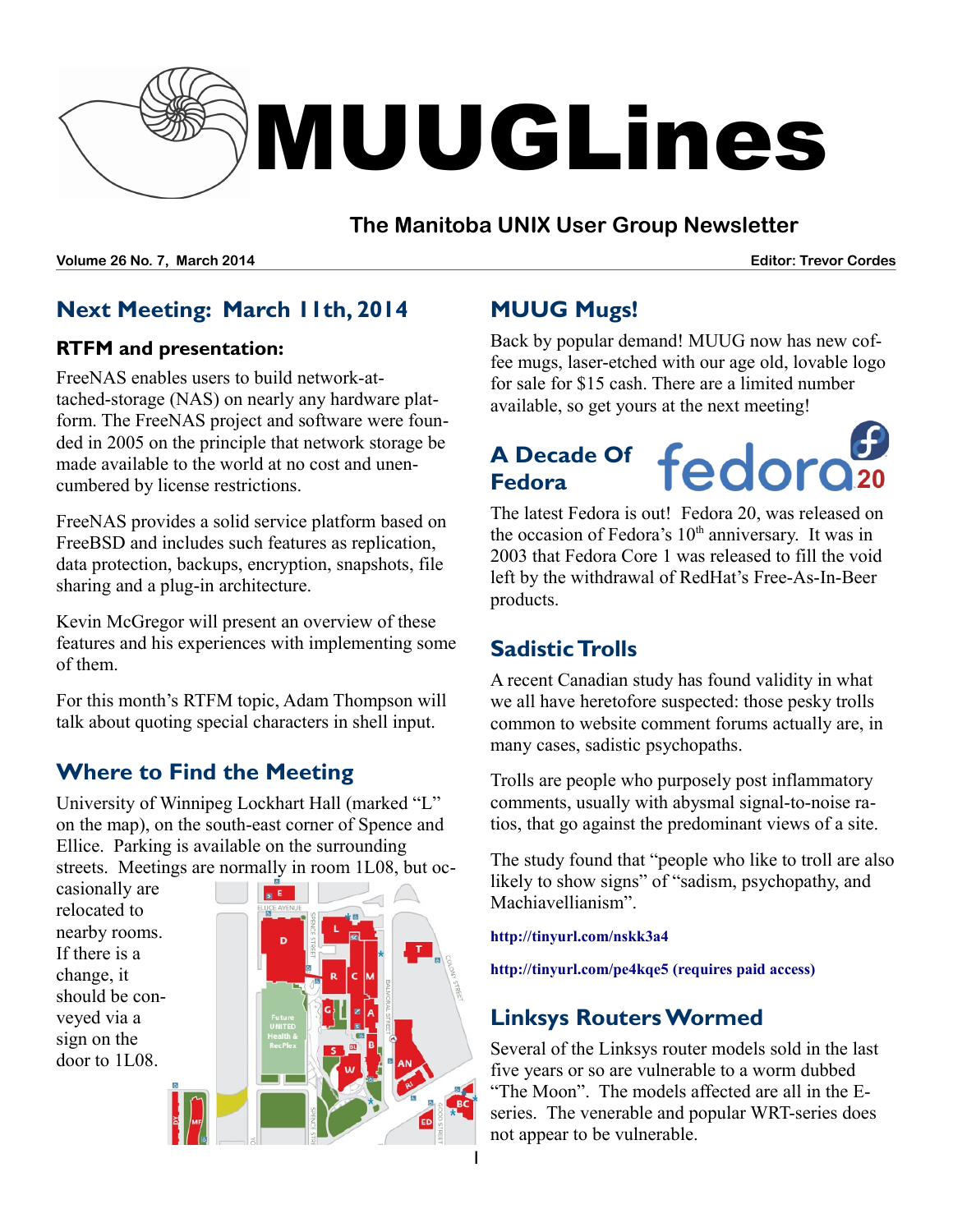The worm exploits an open administration port 8080 to obtain details of the



router and then sends a crafted request that launches a shell script that downloads the remainder of the worm. The flaw in the router that makes this possible is that it does not check the validity of the passed-in admin password: it accepts any random string.

To be protected, you should update your firmware if possible and/or disable remote management and reboot the router.

**<http://tinyurl.com/lxuxzgn>**

### **Video Of The Month**

Is Facebook defrauding paying customers? An interesting amateur investigative report with over 1.5M views offers a look at the practice of "paying for likes", whether via shady third parties or, surprisingly, Facebook itself.

Never heard of "click farms", or perhaps as we should now call them: "like farms"? Watch the video and decide for yourself if all is not kosher at Facebook, especially before you spend your business dollars on a service which may harm, not help, your bottom line.

**<http://tinyurl.com/p7vaesp>**

### **Systemd Story Of The Month**

For Fedora and ArchLinux (and soon to be foisted upon RHEL and CentOS, amongst other) users, systemd, the init/upstart successor, now does Yet Another Weird Thing I'm Not Sure Is Good (YAWTINSIG): by default it transparently gives each daemon its own private /tmp space.

This author has not been able to figure out by what mechanism it achieves this, especially the transparentto-the-daemon aspect. It is clear that it is creating per-daemon subdirectories in /tmp and then somehow changing the daemon's idea of where /tmp is.

On the one hand, this is a great idea as it effectively eliminates the age-old temp file race condition exploit that still occurs to this very day. Lazy programmers often create temp files with fixed names. A malicious local user could utilize this flaw to create a bogus

symlink of the same name, leading to all sorts of possible mischief.

On the other hand, it makes it difficult or impossible to have two daemons "meet up" for IPC (i.e. with named pipes) where the fifo file resides on /tmp. It also makes it difficult for someone debugging to find debug files they may normally write out to /tmp: one must first figure out which randomly-named subdirectory contains that daemon's /tmp.

Supposedly there exists an option (PrivateTmp=false) you can place in a systemd .service file that disables this behaviour, but this author has found that feature to currently be broken.

### **Fedora 20 Oddities**

The latest Fedora marks a first in the RedHat bloodline: by default no MTA is installed. Up to this point, sendmail has been installed by every RedHat/Fedora installer as the default MTA. Of course, it will still be installable as an extra package.

The decision to exclude an MTA is "in the interests of paring down services that are generally not used on desktop systems". Though one will wonder how the myriad of daemons and command line programs that expect /bin/sendmail and /bin/mail to do something will behave when they don't exist or don't have any MTA to talk to.

Perhaps more surprisingly, Fedora 20 also excludes \*syslog by default. Instead, systemd's "journal" takes over logging duties. YAWTINSIG. You can still easily install rsyslog to achieve the old behaviour.

#### **Acoustic Vulnerabilities**

Ever had a modern computer open and noticed that you can hear different high-pitched sounds depending on what tasks the computer is performing? It turns out those sounds may be leaking your privacy and security.

Researchers have discovered a way to capture RSA keys (even 4k ones) used by GnuPG from laptops using nothing more than a microphone placed within four meters, or even a mobile phone adjacently placed. It takes about an hour of audio capture, but considering the ease of which one can get a phone or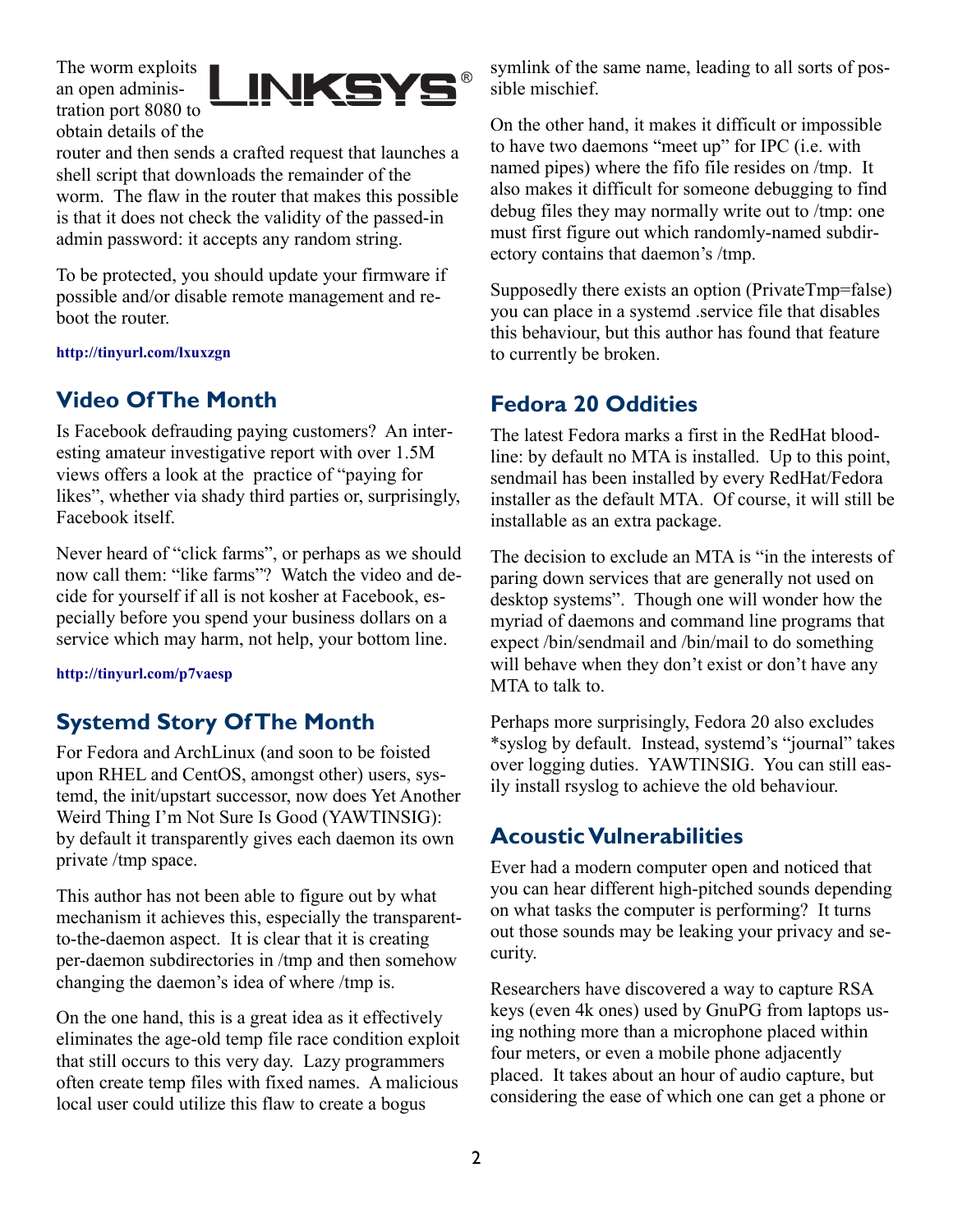mic. within the required distance, one should not discount this new snooping method.

GnuPG itself closed this particular hole by adding "RSA blinding" during decryption in the 1.4.16 version. How other programs will be affected or react remains to be seen.

**<http://tinyurl.com/7xl79ck>**

# **M-DISC: The Unknown Media**



Take a close look at your DVD-RW drive. One of

the logos you will may notice is a little *[M@DI](mailto:M@Disc)SC*. This little-known product is *Millenial Disc*, a writeonce technology supporting DVD and Blu-ray formats.

The raison d'etre of M-DISC is longevity. Whereas cheap optical media is reputed to last around 5 years, and better media 10-15 years, M-DISC is designed to last 1000 years.

It achieves this by using a "single inorganic recording layer" as opposed to a separate dye and reflective layer. It also uses a higher-powered laser.

Recorded discs are readable on standard, non-M-DISC drives. Blanks are substantially more expensive than normal: currently at around \$65 CAD per 10 pack.

### **Sharing screen Screen**

Did you know you could share a terminal screen with another user, even over the network? Perhaps you want to work on a problem with a friend over the phone. Achieving this is super easy. First, make sure both people are logged into the computer to be used (i.e. with ssh) as the same user. In many cases, for admin tasks where both users are trusted, this could be root. Otherwise, a third, shared account could be added to the system. Make sure *screen* is installed; use your favourite package manager.

You run:

#### **screen -S foo**

where **foo** is any identifier you choose to name this session.

The other user runs:

#### **screen -x foo**

using the same identifier you chose in the previous step.

Both users now see the same terminal session. Both users can type. Somehow screen reconciles any differences in terminal column/row sizing and things "just work".

The icing on the cake is that venerable screen has been able to do this for decades! GUI? We don't need no stinking GUI (to paraphrase the popular cinema quote).

#### **Email Password? No Way!**

#### *A rant by Trevor Cordes*

You probably have noticed the odd and disconcerting request some websites and apps have made for your email address and password. Distressingly, this is becoming more common, and numerous massive sites such as Facebook, LinkedIn, Google, Yelp, etc, are doing it. Even more distressingly, not many people are noticing or ranting about it, not even the Usual Suspects such as the EFF.

What I'm talking about specifically is unrelated thirdparty sites asking for the keys to your email account. For example, Yelp asking for the credentials to your Gmail account. They do this ostensibly to find out who your contacts are, and what things you like, so they can auto-populate your friend lists and such.

These sites have no business accessing your email account, let alone even asking. I have no idea when this practice became acceptable, nay standard, as part of every big site's normal registration procedure. I find it disturbing that its prevalence is growing. I find it disquieting that such companies make it **appear** completely innocuous, risk-free, mandatory and beneficial. Doubtless many billions of non-savvy users have been duped into complying.

Old hands likely instantly recognized the danger of such practices and no doubt declined. For those yet convinced, consider these points, as highlighted by kindred spirit Jeff Atwood:

1. Such credentials are the "de-facto master password for your online identity". For instance,